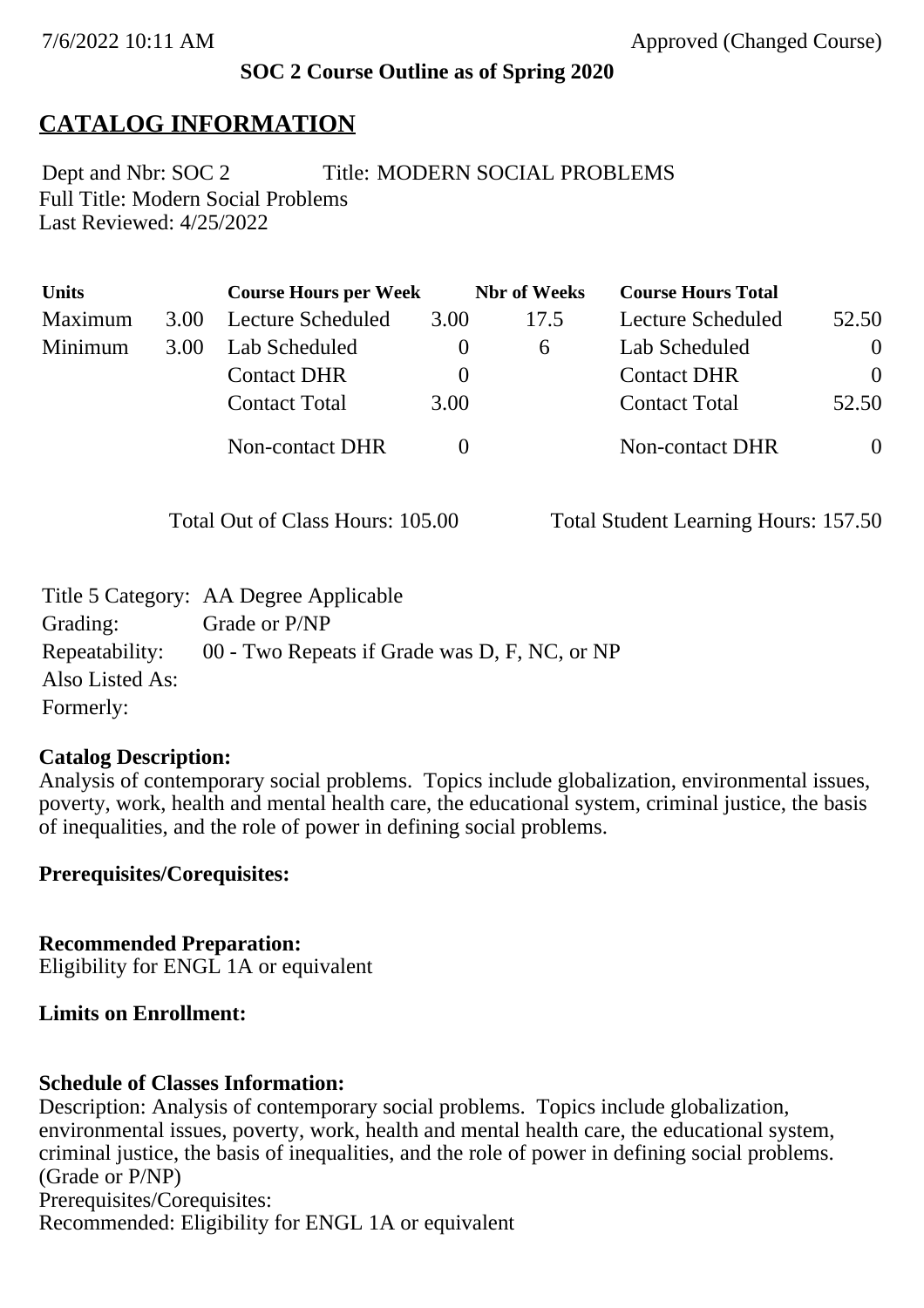# **ARTICULATION, MAJOR, and CERTIFICATION INFORMATION:**

| <b>AS Degree:</b>                 | Area<br>D                                                                                                              |                                                                                                                                         | Social and Behavioral Sciences Fall 1981 | Effective:              | Inactive:        |
|-----------------------------------|------------------------------------------------------------------------------------------------------------------------|-----------------------------------------------------------------------------------------------------------------------------------------|------------------------------------------|-------------------------|------------------|
| <b>CSU GE:</b>                    | <b>Transfer Area</b><br>D                                                                                              | <b>Social Science</b><br>Sociology and Criminology<br><b>Social Science</b><br>Sociology and Criminology<br>Anthropology and Archeology |                                          | Effective:<br>Fall 2010 | Inactive:        |
|                                   | D <sub>0</sub><br>D<br>D <sub>0</sub><br>D1                                                                            |                                                                                                                                         |                                          | Fall 1991               | <b>Fall 2010</b> |
|                                   | <b>Gender Studies</b><br>D4<br>Social Science<br>D<br>Anthropology and Archeology<br>D1<br><b>Gender Studies</b><br>D4 |                                                                                                                                         | Fall 1981                                | Fall 1991               |                  |
| IGETC:                            | <b>Transfer Area</b><br>4<br>4J                                                                                        | Sociology and Criminology                                                                                                               | Social and Behavioral Science            | Effective:<br>Fall 1981 | Inactive:        |
| <b>CSU Transfer: Transferable</b> |                                                                                                                        | Effective:                                                                                                                              | <b>Fall 1981</b>                         | Inactive:               |                  |
| <b>UC Transfer:</b> Transferable  |                                                                                                                        | Effective:                                                                                                                              | Fall 1981                                | Inactive:               |                  |

#### **CID:**

| ------                            |                        |
|-----------------------------------|------------------------|
| CID Descriptor: SOCI 115          | <b>Social Problems</b> |
| <b>SRJC</b> Equivalent Course(s): | SOC <sub>2</sub>       |

## **Certificate/Major Applicable:**

[Both Certificate and Major Applicable](SR_ClassCheck.aspx?CourseKey=SOC2)

# **COURSE CONTENT**

### **Student Learning Outcomes:**

Upon completion of the course, students will be able to:

- 1. Analyze major social problems in modern society.
- 2. Critically evaluate proposed solutions to modern social problems.

## **Objectives:**

Upon completion of this course, students will be able to:

- 1. Define and explain social problems from a sociological perspective.
- 2. Analyze trends in poverty and wealth in the United States and the world.
- 3. Summarize the major issues for racial and ethnic group relations.
- 4. Evaluate the role of gender in the policies of contemporary social institutions.
- 5. Compare the health policies of the United States to those of other nations.
- 6. Summarize structural changes in the U.S. economy including the effects of
- deindustrialization and the rise of information technology.
- 7. Analyze the foundations of educational inequality.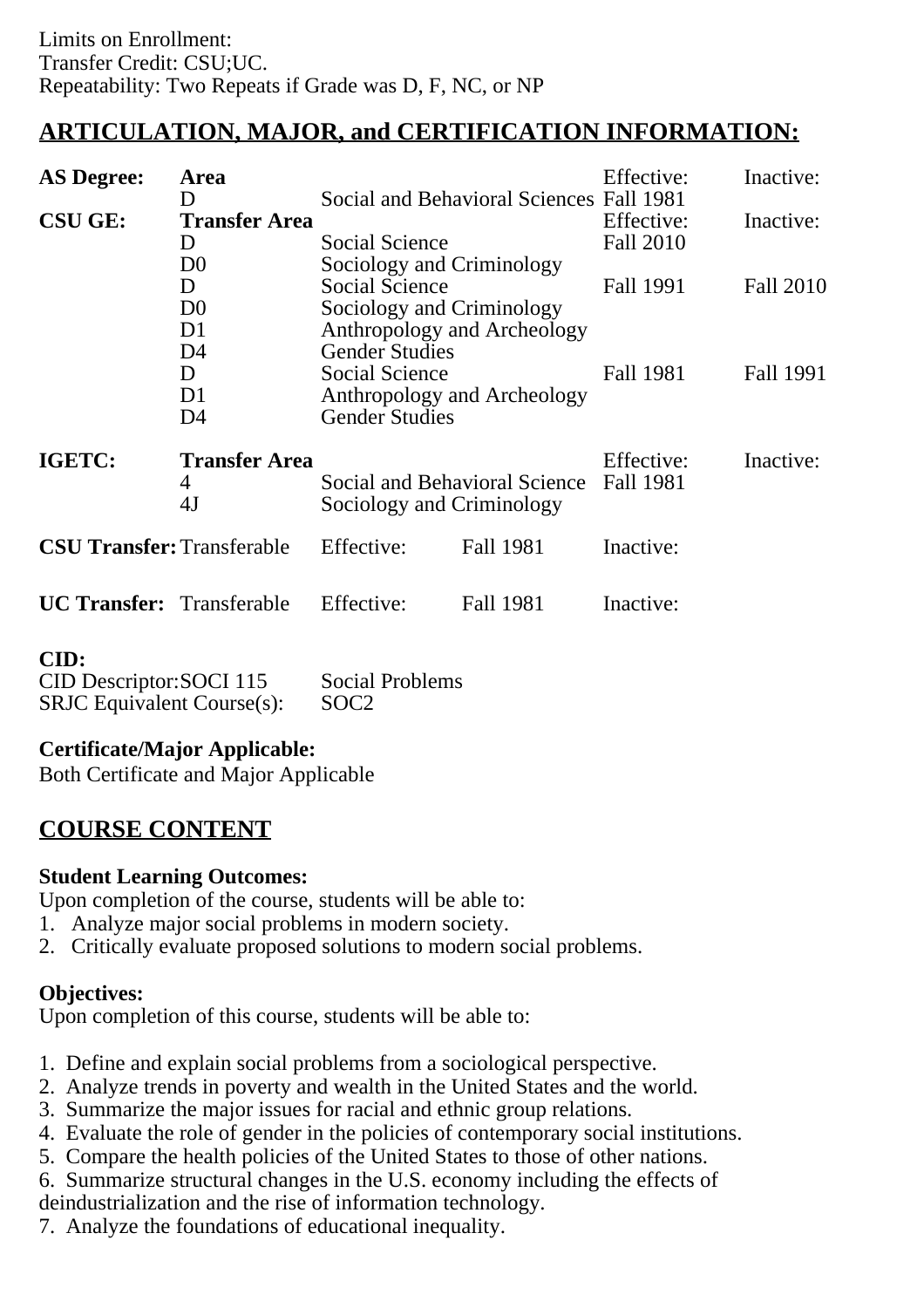- 8. Identify the impact of environmental issues on the society.
- 9. Compare and contrast corporate crime with street crime.

## **Topics and Scope:**

- I. Sociological Approaches to the Explanation of Social Problems
	- A. Structural-Functionalism
	- B. Conflict Theory
	- C. Social Constructionism
	- D. The role of power in defining problems and solutions
- II. Poverty and Wealth
	- A. The relationship between wealth, power, and poverty
	- B. Global Issues related to wealth and poverty
	- C. Policy responses to poverty
- III. Race and Ethnic Inequality
	- A. Issues in group relations
	- B. Prejudice and discrimination
	- C. Governmental policies and political stances
- IV. Gender Inequality
	- A. Historical and current trends
	- B. Global stratification issues
- V. Sexual Orientation
	- A. Historical and current trends
	- B. Discrimination
- VI. Crime and Criminal Justice
	- A. The criminal justice system
		- B. Street crime
		- C. White collar and corporate crime
- VII. Environmental Social Problems
	- A. Domestic issues
	- B. Globalization and environmental problems
- VIII. Economic Social Problems
	- A. Work and the workplace
		- B. Unemployment
		- C. Globalization trends
	- D. Deindustrialization and the rise of information technology
- IX. Education
	- A. Inequalities of funding and segregation
	- B. Academic performance issues
	- C. Governmental responses and directions
- X. Health and Mental Health
	- A. Health care delivery system
	- B. Mental health care delivery system
	- C. Health and diversity issues
	- D. Medicalization of social problems

## **Assignment:**

- 1. 20-40 pages of reading per week
- 2. Two to four exams and a final exam based on readings and lectures
- 3. A written term paper of 1250-2500 words demonstrating the ability to analyze a social problem sociologically and to use sociological research methods